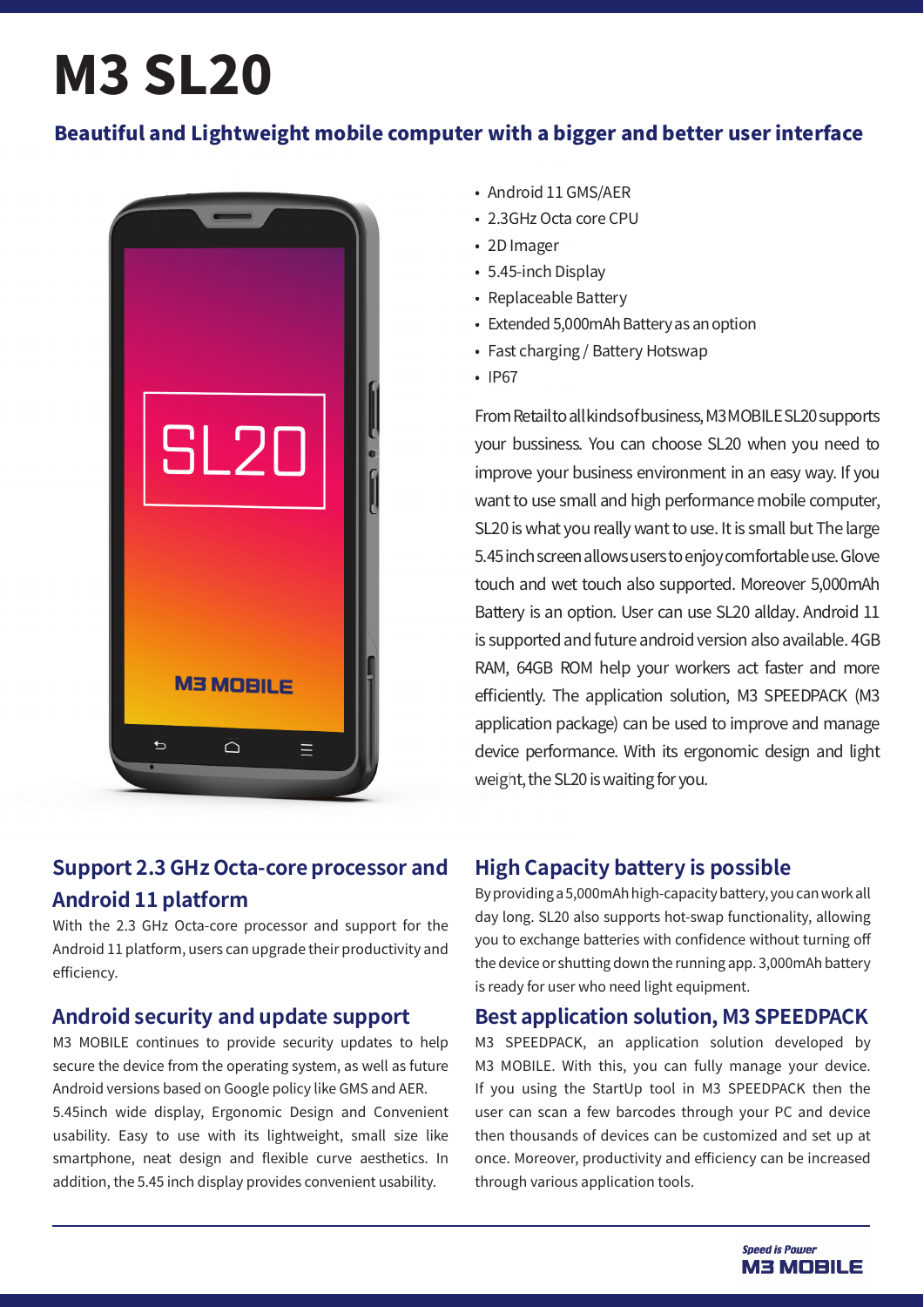## **Specification**

#### **Physical Characteristics**

| Dimensions                         | 6.17 in. L x 2.86 in. W x 0.69 in. D<br>156.8 mm L x 72.7 mm W x 17.55 mm D                                                                                                                 |  |
|------------------------------------|---------------------------------------------------------------------------------------------------------------------------------------------------------------------------------------------|--|
| Weight                             | 8.32oz / 236g (Standard battery)<br>8.81oz / 250g (Extended battery)                                                                                                                        |  |
| Display                            | 5.45 in. color HD (1440 x 720); Corning® Gorilla® Glass                                                                                                                                     |  |
| Touchpanel                         | supports dual input mode with finger, gloved finger                                                                                                                                         |  |
| Backlight                          | LED backlight display                                                                                                                                                                       |  |
| <b>Expansion Slot</b>              | User accessible MicroSD with 512GB SDXC                                                                                                                                                     |  |
| <b>SIM Slots</b>                   | 1 nano SIM, 1 PSAM                                                                                                                                                                          |  |
| Network<br>Connections             | USB 2.0 High Speed OTG (host/client); Type C connector,<br>WLAN, Bluetooth and WWAN                                                                                                         |  |
| Notification                       | Audible tone, multi-color LEDs, vibration                                                                                                                                                   |  |
| Keypad                             | On-screen keypad                                                                                                                                                                            |  |
| <b>Buttons</b>                     | Buttons: 5 programmable side scan keys + power button                                                                                                                                       |  |
| Voice and Audio                    | Internal speaker, Two microphone with noise cancellation;<br>vibrate alert and Bluetooth wireless headset support; High<br>quality speaker phone;<br>1 Watt Built-in speaker and microphone |  |
| <b>Performance Characteristics</b> |                                                                                                                                                                                             |  |
| CPU                                | 2.3 GHz Octa-core processor                                                                                                                                                                 |  |
| Operating<br>System                | Android 11 with M3 Mobile's StartUp for control over GMS<br>and other services; will support future Android releases.                                                                       |  |
| Memory                             | 4 GB/64 GB Flash                                                                                                                                                                            |  |
| Power                              | Standard: 3000mAh<br>Extended: 5000mAh<br>Hot swap support with temporary<br>WWAN/WLAN/Bluetooth session persistence                                                                        |  |
| <b>User Environment</b>            |                                                                                                                                                                                             |  |
| Operating<br>Temp.                 | -4° F to 131° F/-20° C to 55° C                                                                                                                                                             |  |
| Storage Temp.                      | -40°F to 167°F/-40°C to 75°C                                                                                                                                                                |  |
| Humidity                           | 5% to 95% non-condensing                                                                                                                                                                    |  |
| Drop<br>Specifications             | Multiple 6 ft./1.5 m drops to concrete across the<br>operating temperature range per MIL-STD-810G                                                                                           |  |
| Tumble<br>Specification            | 1,000 3.3 ft. /0.5 m tumbles; meets and exceeds<br>IEC tumble specification                                                                                                                 |  |
| Sealing                            | <b>IP67</b>                                                                                                                                                                                 |  |
| Vibration                          | Sine: 4g's peak, 5hz to 2khz,<br>Random: .04 $g^2$ /hz, 20hz to 2khz<br>60 minute duration per axis, 3 axis                                                                                 |  |
|                                    | Thermal Shock $-22^{\circ}$ F to 158 $^{\circ}$ F/-30 $^{\circ}$ C to 70 $^{\circ}$ C rapid transition                                                                                      |  |

| Electrostatic | +/-15kv air, +/-8kv contact discharge<br>Discharge (ESD) +/-8kv indirect contact discharge |
|---------------|--------------------------------------------------------------------------------------------|

| Interactive Sensor Technology (IST)                   |                                                                                                                                                                                                                                                                                                                                                                |
|-------------------------------------------------------|----------------------------------------------------------------------------------------------------------------------------------------------------------------------------------------------------------------------------------------------------------------------------------------------------------------------------------------------------------------|
|                                                       |                                                                                                                                                                                                                                                                                                                                                                |
| Light Sensor                                          | Automatically adjusts the brightness of the display                                                                                                                                                                                                                                                                                                            |
| Magnetometer<br>sensor                                | eCompass automatically detects direction and orientation                                                                                                                                                                                                                                                                                                       |
| <b>Motion Sensors</b>                                 | Gyro Sensor, Accelerometers: for X,Y, and Z movement, and<br>gyroscopes for measuring the extent and rate of rotation in<br>space                                                                                                                                                                                                                              |
| Proximity<br>Sensor                                   | Detect the presence of nearby objects without any physical<br>contact, during a telephone call, proximity sensors play a<br>role in detecting accidental touchscreen taps                                                                                                                                                                                      |
| Data Capture                                          |                                                                                                                                                                                                                                                                                                                                                                |
| Scanning                                              | SE4710 imager (1D and 2D)                                                                                                                                                                                                                                                                                                                                      |
| Camera                                                | Rear camera 13 MP; front camera 5 MP                                                                                                                                                                                                                                                                                                                           |
| <b>NFC</b>                                            | ISO 14443 A/B, ISO 15693, Mifare                                                                                                                                                                                                                                                                                                                               |
|                                                       | Wireless WAN Data AND VOICE COMMUNICATIONS                                                                                                                                                                                                                                                                                                                     |
| Radio<br>Frequency<br>Band                            | Support VoLTE<br>LTE FDD: 700/800/850/900/1700/1800/1900/2100/2600<br>(1/2/3/4/5/7/8/19/20/28);<br>LTE TDD: 1600/2300/2500 (38/40/41);<br>UMTS/HSDPA/HSPA+: 850/900/1800/1900/2100(1/2/3/4/5/8);<br>GSM/GPRS/EDGE: 850/900/1800/1900 (2/3/5/8);                                                                                                                |
| GPS                                                   | Autonomous, Concurrent GPS; GLONASS; Gallileo; Beidou,<br>and A-GPS                                                                                                                                                                                                                                                                                            |
| <b>Wireless LAN</b>                                   |                                                                                                                                                                                                                                                                                                                                                                |
| Radio                                                 | IEEE 802.11 802.11 a/b/g/n/ac/d/e/h/i/j/k/r/v, IPv4, IPv6, 1X1<br>MU-MIMO                                                                                                                                                                                                                                                                                      |
| Operating<br>Channels<br>(depending on<br>Regulatory) | Channel 1-13 (2412-2472 MHz):<br>1,2,3,4,5,6,7,8,9,10,11,12,13<br>Channel 36-165 (5180-5825 MHz): 36,40,44,48,52<br>56,60,64,100,104,108,112,116,120,124,128,132,136,140,144,1<br>49, 153, 157, 161, 165<br>Channel Bandwidth: 20, 40, 80 MHz<br>Actual operating channels/ frequencies and bandwidths<br>depend on regulatory rules and certification agency. |
| Security and<br>Encryption                            | WEP (40 or 104 bit); WPA/WPA2 Personal (TKIP, and AES);<br>WPA/WPA2 Enterprise (TKIP and AES) - EAP-TTLS (PAP,<br>MSCHAP, MSCHAPv2), EAP-TLS, PEAPv0-MSCHAPv2, PEAPv1-<br>EAP-GTC and LEAP.EAP-PWD                                                                                                                                                             |
| Fast Roam                                             | PMKID caching; Cisco CCKM; 802.11r; OKC                                                                                                                                                                                                                                                                                                                        |
| <b>Wireless PAN</b>                                   |                                                                                                                                                                                                                                                                                                                                                                |
| <b>Bluetooth</b>                                      | Bluetooth 5.0 BLE, Class 2                                                                                                                                                                                                                                                                                                                                     |
| Regulatory                                            |                                                                                                                                                                                                                                                                                                                                                                |
| EMI/EMC                                               | EN 301 489-1; EN 301 489-3; EN 55024; EN 55032 Class A                                                                                                                                                                                                                                                                                                         |
|                                                       |                                                                                                                                                                                                                                                                                                                                                                |
|                                                       |                                                                                                                                                                                                                                                                                                                                                                |
| Electrical Safety EN 62368-1<br>RF Exposure           | EU: EN 50364, EN 62369-1, EN 50566, EN 62311                                                                                                                                                                                                                                                                                                                   |